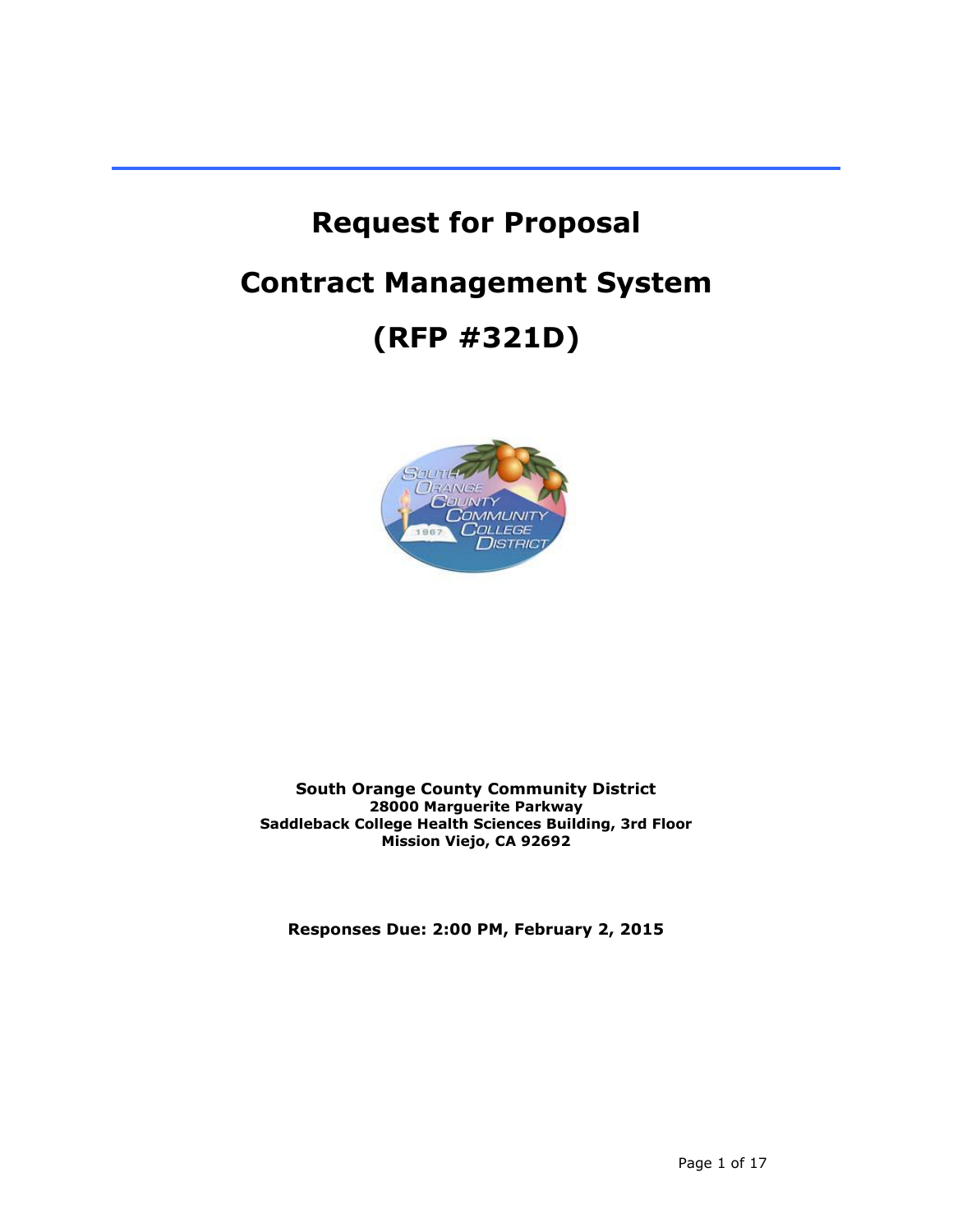# **Request for Proposal Contract Management System**

# **RFP #321D**

## **Table of Contents**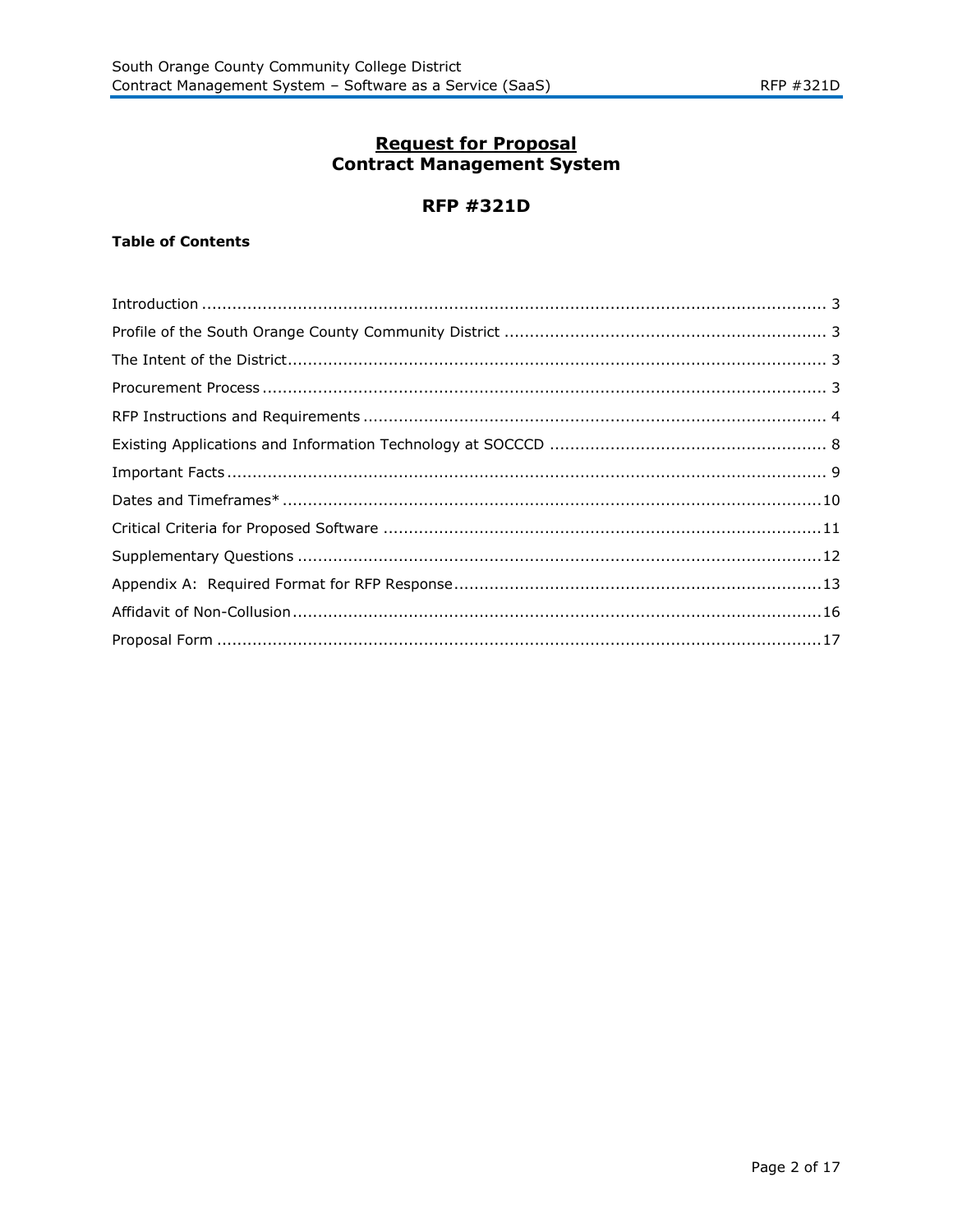## **Request for Proposal Contract Management System**

## **RFP #321D**

## **Introduction**

The purpose of this document is to invite vendors to participate in the South Orange County Community District (District) procurement process for acquiring a Contract Management System. In particular, the goal is to solicit proposals for products and services that address the District's needs. The District's preference is for a Software as a Service (SaaS) solution.

## **Profile of the South Orange County Community District**

South Orange County Community District encompasses 382 square miles in South Orange County serving over 909,000 residents in 26 communities. We know that higher education is directly linked to quality of life and economic vitality. We have helped generations of families achieve their educational and career goals since 1967.

This multi-campus district is comprised of Saddleback College in the City of Mission Viejo (1967), Irvine Valley College in the city of Irvine (1985) and Advanced Technology Education Park (2007) in the city of Tustin.

The District is governed by a seven-member elected Board of Trustees and the district's chief executive officer is the Chancellor.

District Services provides centralized administrative services to our three campuses including: Chancellor and Trustee Services, Business Services, Technology and Learning Services, and Human Resources. These departments provide accounting, benefits, facilities planning, fiscal services, human resources, information technology, institutional research and planning, payroll, public affairs, purchasing, risk management, and warehouse/mailroom services to our district.

The district continually assesses the effectiveness of its services through district-wide surveys, shared governance committees and task forces that are established to accomplish specific projects. Strategic planning is an essential tool for guiding our direction and assuring compliance with accreditation standards.

## **The Intent of the District**

The District is seeking vendor proposals for the procurement, implementation, and ongoing success of a Contract Management System that will also integrate into an electronic signature system. In addition, the District seeks professional services to assist in the implementation.

## **Procurement Process**

This RFP and any resulting contract or awards shall be governed by the Section 81645 of the State of California Education Code. As such, the following shall apply:

"The governing board of any community college District may contract with a party who has submitted one of the three lowest responsible competitive proposals or competitive bids, for the acquisition, procurement, or maintenance of electronic data processing systems and equipment, electronic telecommunications equipment, supporting software, and related materials, goods, and services, in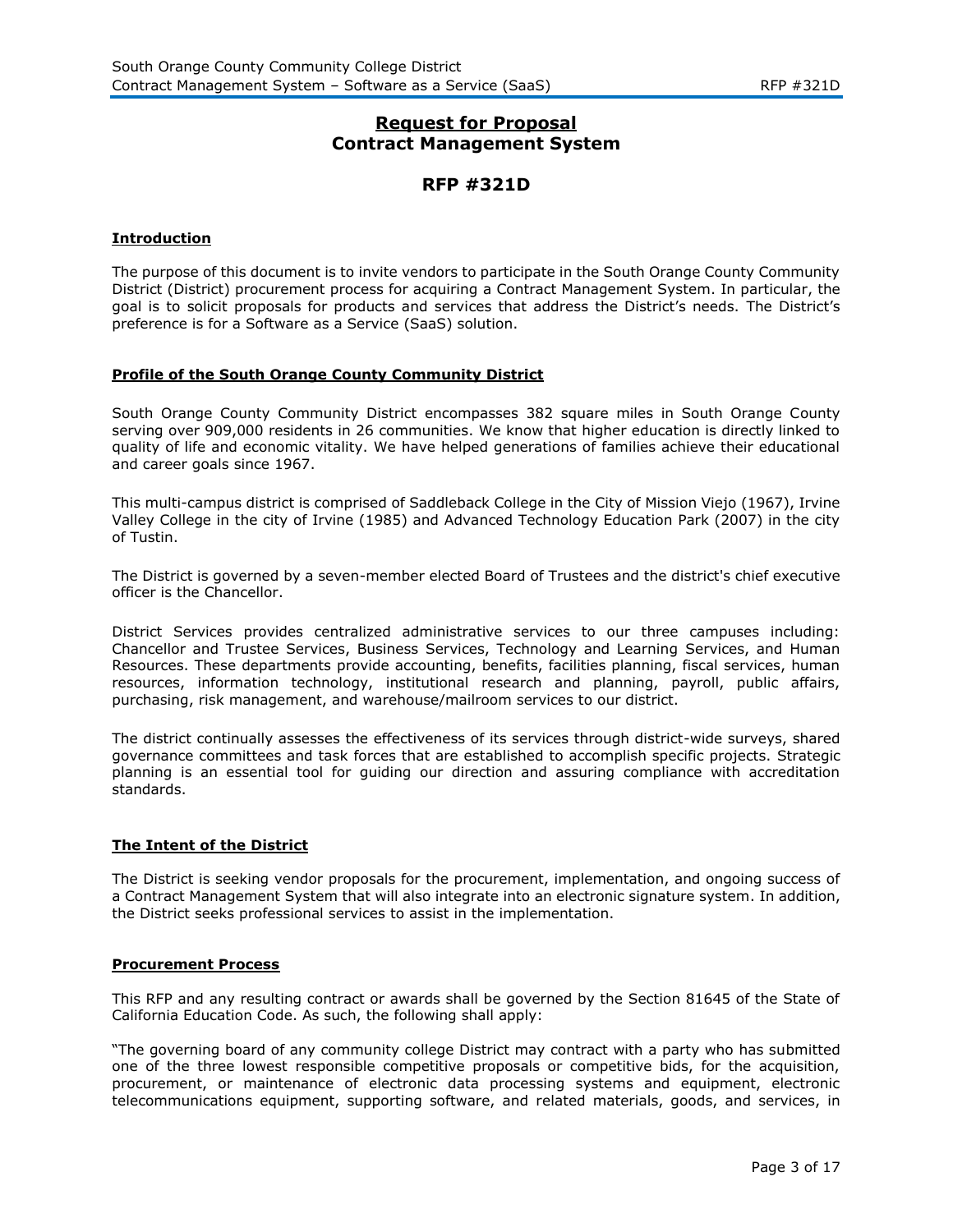accordance with procedures, and criteria established by the governing board." The District's procurement process will entail four major steps:

## *Step One:*

Vendors will be invited to submit proposals in response to this RFP. Proposals must, at a minimum, meet the District's mandatory requirements as listed in the **"Critical Criteria for Proposed Software"** section of this RFP and should focus on products and services that best satisfy the District's needs, as presented in this RFP. No cost information is desired from vendors in Step One of the procurement process.

## *Step Two:*

The District evaluation committee will evaluate vendors' written responses with respect to the District's needs and critical criteria, as presented in this RFP. Qualified vendors will be invited to continue in the procurement process.

#### *Step Three:*

Qualified vendors will be asked to perform product demonstrations. Such demonstrations will be based upon the District's specific functional needs and requirements.

#### *Step Four:*

After a thorough evaluation of vendors' proposals and onsite demonstrations, the District will solicit proposed pricing from qualified vendors. Furthermore, the District may ask qualified vendors to refine their proposals for various products and services. At the conclusion of such a process, the District anticipates they will make a final recommendation to the District's Governing Board to authorize a contract.

## **RFP Instructions and Requirements**

Below are instructions and requirements for all vendors. The District will not consider a vendor's proposal unless it is consistent with all material instructions and requirements.

 *The District has engaged the services of Strata Information Group (SIG) to assist in this procurement process. All vendors shall consider Henry Eimstad or Harold George of SIG as sole point of contact for all communication throughout the entire evaluation process. Henry or Harold can be reached at:*

*Henry Eimstad Partner Strata Information Group 3935 Harney St, Suite 203 San Diego, CA 92110 619-719-2483 - Cell [eimstad@sigcorp.com-](mailto:eimstad@sigcorp.com)Email*

*Harold George General Manger, Professional Services Strata Information Group 3935 Harney St, Suite 203 San Diego, CA 92110 210-364-1349 – Cell [george@sigcorp.com-](mailto:george@sigcorp.com)Email*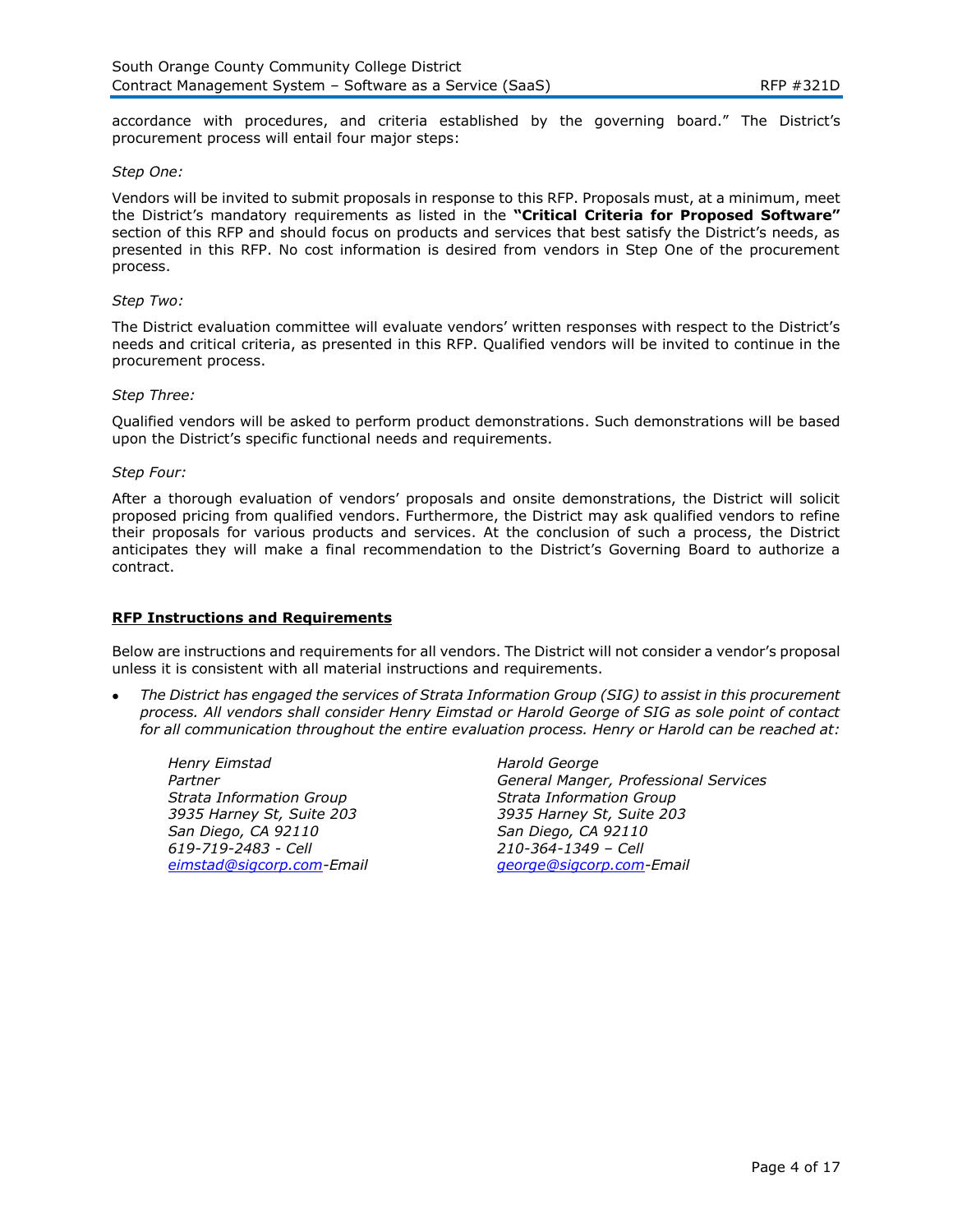## PROPOSAL INFORMATION:

| Submittal Deadline:   | 2:00 PM, Monday, February 2, 2015                                                                                                                                                              |
|-----------------------|------------------------------------------------------------------------------------------------------------------------------------------------------------------------------------------------|
| Place of Bid Receipt: | SOCCCD – Facilities Planning and Purchasing Department<br>Saddleback College<br>Third Floor, Heath Sciences Building<br>28000 Marquerite Parkway<br>Mission Viejo, CA 92692-3635               |
| Mailing Address:      | South Orange County Community College District<br>Attn: Brandye D'Lena<br>Executive Director of Facilities Planning and Purchasing<br>28000 Marquerite Parkway<br>Mission Viejo, CA 92692-3635 |

Proposals will be received up to the above-indicated time and date. Late proposals will not be accepted and will be returned unopened. Proposals may be delivered in person, by U.S. mail, or courier services. Fax proposals are not acceptable. Proposals must be submitted in an envelope plainly marked with the following information: Contract Management System (SOCCCD RFP #321D)

Proposals shall be binding upon the provider for 180 calendar days following the award recommendation date. All terms and specifications included in or appended to this solicitation apply to any subsequent award.

Number of Copies: Submit ten (10) copies of the proposal. An electronic copy in MS-Word and PDF formats on a flash drive must also be provided. Brochures and other promotional materials are not necessary unless you consider them to be the only way to convey your services.

- Each proposal shall conform to the format presented in Appendix A. Proposals shall include tabs at each identified section and all information shall be presented in the order that is identified in Appendix A.
- Each proposal shall include a Non Collusion Declaration signed by the vendor with his/her usual longhand signature. Proposals by partnerships must include the names of all partners and be signed in the partnership name by a general partner with the authority to bind the partnership in all relevant matters. Proposals by corporations must include the legal name of the corporation followed by the signature of a person who is authorized to bind the corporation. The name of each signatory shall be typed or printed below the signature. When requested by the District, satisfactory evidence of the authority of all those who signed the proposal shall be furnished.
- Proposals may be withdrawn by a vendor prior to February 2, 2015, by submitting a written request to the District. Thereafter, a vendor shall not be relieved of the proposal submitted without the District's consent or vendor's recourse to Public Contract Code 5100 et seq.
- All addenda issued prior to February 2, 2015, shall form a part of the specifications issued to vendors for the preparation of their proposals and will be made available on the district's bid website.
- The District reserves the right to reject any or all proposals, or any portion or combination thereof. In addition, the District reserves the right to waive any irregularity or informality within the proposal or procurement process.
- Section 508 Compliance statement: Vendors bidding on this proposal must be willing to accept the following statement as part of any agreements that may be entered into with the District's: *"Vendor hereby warrants that the products or services to be provided under this agreement comply with the accessibility requirements of section 508 of the Rehabilitation Act of 1973, as amended (29 U.S.C. § 794d), and its implementing regulations set forth at Tile 36, Code of Federal Regulations, part 1194. Vendor agrees to promptly respond to and resolve any complaint regarding accessibility of its*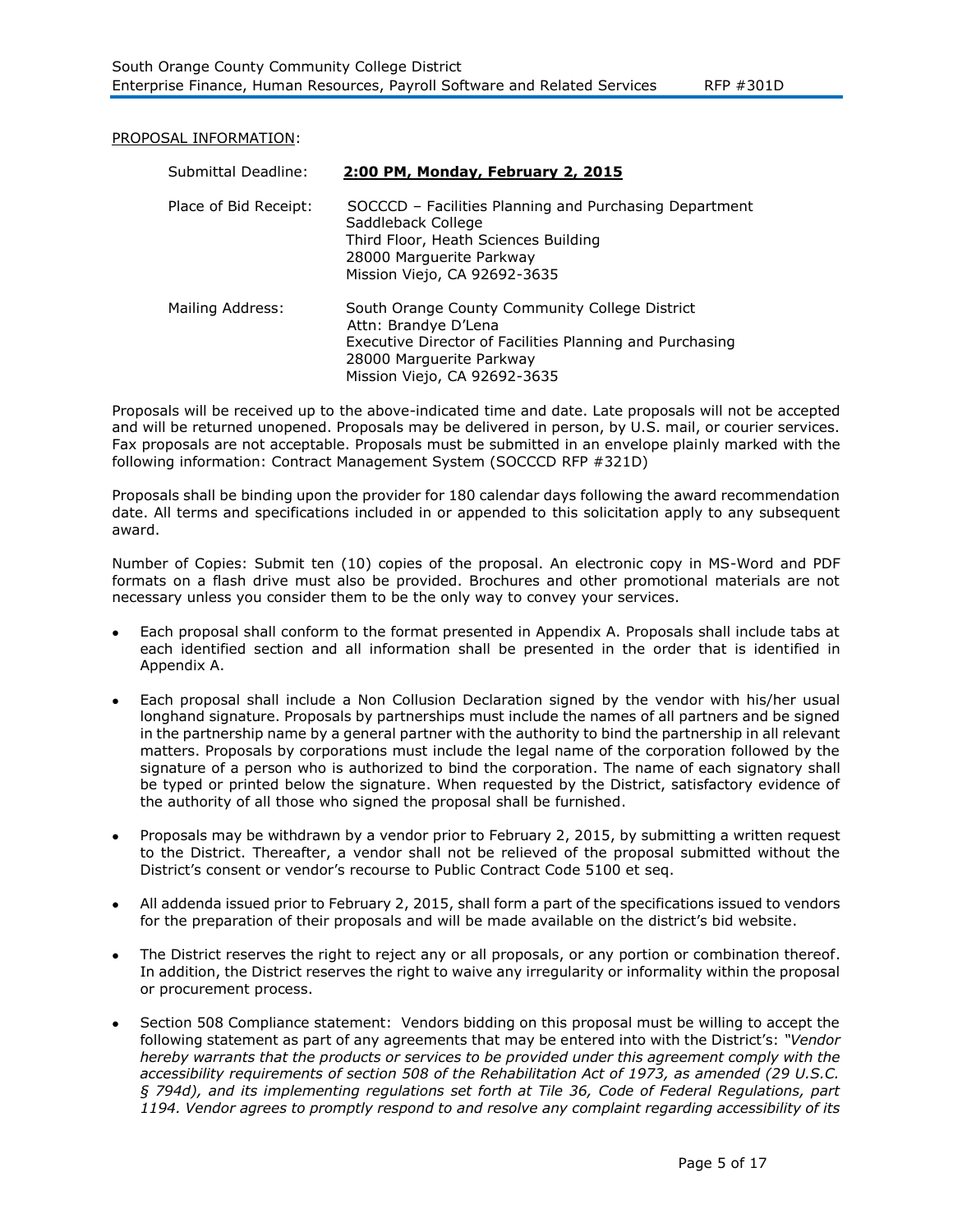*products or services, which is brought to its attention. Vendor further agrees to indemnify and hold harmless the South Orange County Community College District, the Chancellor's Office of the California Community Districts, and any California community District using the vendor's products or services from any claim rising out of its failure to comply with the aforesaid requirements. Failure to comply with these requirements shall constitute a breach and be grounds for termination of this agreement."*

- The award of a contract to a qualified vendor, if made by the District, will be based upon a comprehensive review and analysis of each proposal. The District shall be the sole judge of the merits of proposed products and services. The District, alone, shall determine its best interests and act accordingly. All vendors shall abide by the decisions of the District.
- Upon the District's request, a vendor shall submit satisfactory documentation of its financial resources, experience in providing relevant products/services, personnel who are available to perform with respect to the proposed contract and any other desired evidence of the vendor's qualifications.
- Vendors are entirely responsible for any expenses that are associated with their participation in the procurement process. The District shall have no responsibility.
- The District reserves the right to perform whatever research it deems appropriate in order to assess the merits of any vendor's proposal. Such research may include, but not necessarily be limited to, discussions with outside consultants, interviews with the vendor's existing clients and analysis of industry reports.
- The District reserves the right to seek clarifications and follow up information from vendors.
- Vendors are hereby advised that the District is bound by open records laws and policies when it receives vendor-submitted materials. Any information that constitutes a trade secret and that a vendor wishes to declare confidential should not be included in the RFP response.
- In the event of litigation, the related matters shall be governed by and construed in accordance with the law of the State of California. The venue shall be with the appropriate state or federal court located in Orange County, California.
- The vendor selected by the District will be required to execute a formal contractual agreement based upon the terms and conditions included in this RFP. A draft contract may be provided as consideration in the development of the Agreement. All contract documents are subject to the approval of the District and its legal counsel. Electronic approval of terms and conditions upon signin will not be binding. All contract amendments must be fully executed between those identified as signatory by each party.
- Each vendor and subcontractor, if any, must possess all appropriate and required licenses or other permits to perform the work as identified in the contract documents. Upon request, each vendor shall furnish the District with evidence demonstrating possession of required licenses and/or permits.
- The vendor shall not discriminate against any prospective or active employee engaged to perform any work because of race, color, ancestry, national origin, religious creed, sex, age, disability or marital status. The vendor agrees to comply with applicable federal and State laws including, but not limited to, the California Fair Employment and Housing Act, beginning with Government Code Section 12900, and Labor Code Section 1735. In addition, the vendor agrees to require compliance with this provision by any subcontractor.
- No interest in the contract shall be transferred to any other party without the permission of the District's Governing Board.
- Any award that arises out of the procurement process shall be governed by the laws of the State of California.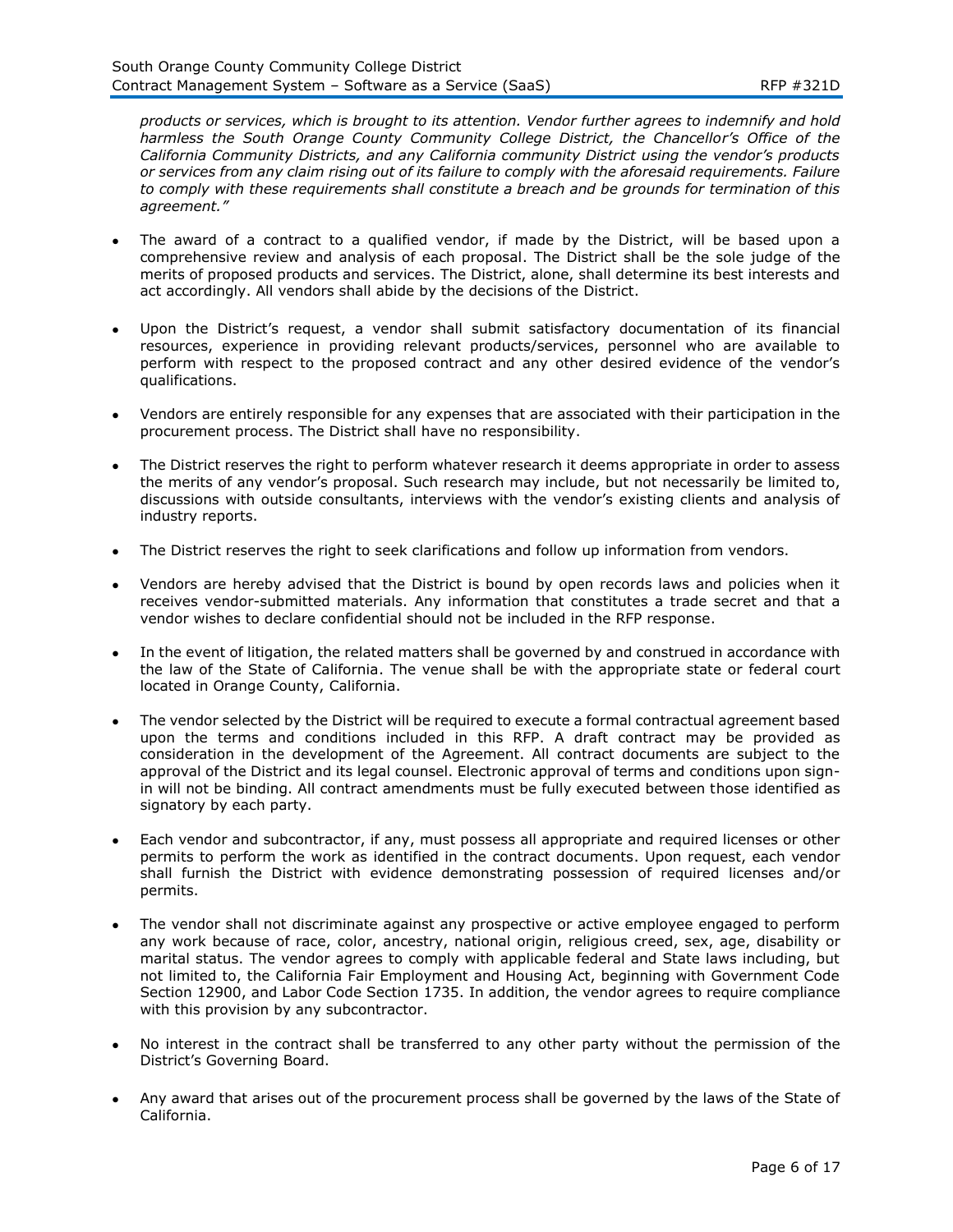- The vendor agrees to indemnify and hold harmless the District from any claim that arises out of its failure to comply with the Rehabilitation Act of 1973, as amended.
- In accordance with the provisions of Section 3700 of the Labor Code, the successful vendor shall secure the payment of compensation to its employees. The vendor hereby acknowledges, and by submitting a proposal agrees, to the following statement:

"I am aware of the provisions of Section 3700 of the Labor Code which require every employer to be insured against liability for worker's compensation or to undertake self-insurance in accordance with the provisions of that code, and I will comply with such provisions before commencing the performance of the work of this contract documents."

- Insurance: Vendor shall not commence work until it has obtained the insurance required herein and has submitted proof of such coverage to the District. Vendor shall not allow any subcontractor, agent, or employee to commence work on the contract without proof of same. Coverage must be secured and maintained for the duration of the contract.
	- (a) Workers' Compensation Insurance not less than the statutory limits and including employer's liability coverage limits not less than \$1,000,000.
	- (b) Comprehensive Commercial General Liability Insurance with limits not less than \$1,000,000 per occurrence.
	- (c) Comprehensive Automobile Liability Insurance with limits not less than \$1,000,000 per occurrence for all owned, non-owned and hired vehicles.

The insurance certificates for (b) and (c) must list the District as additional insured, as follows: *South Orange County Community College District, its Board of Trustees, officers, agents, representatives, employees, and volunteers are added as additional insured.* The certificate must include a copy of the additional insured endorsement that amends the insurance policy.

- The District does not discriminate with regard to race, color, gender, national origin, or disability in the awarding of contracts.
- The District encourages the submission of proposals from all vendors who can meet the mandatory requirements set forth in this RFP.

*Left Intentionally Blank*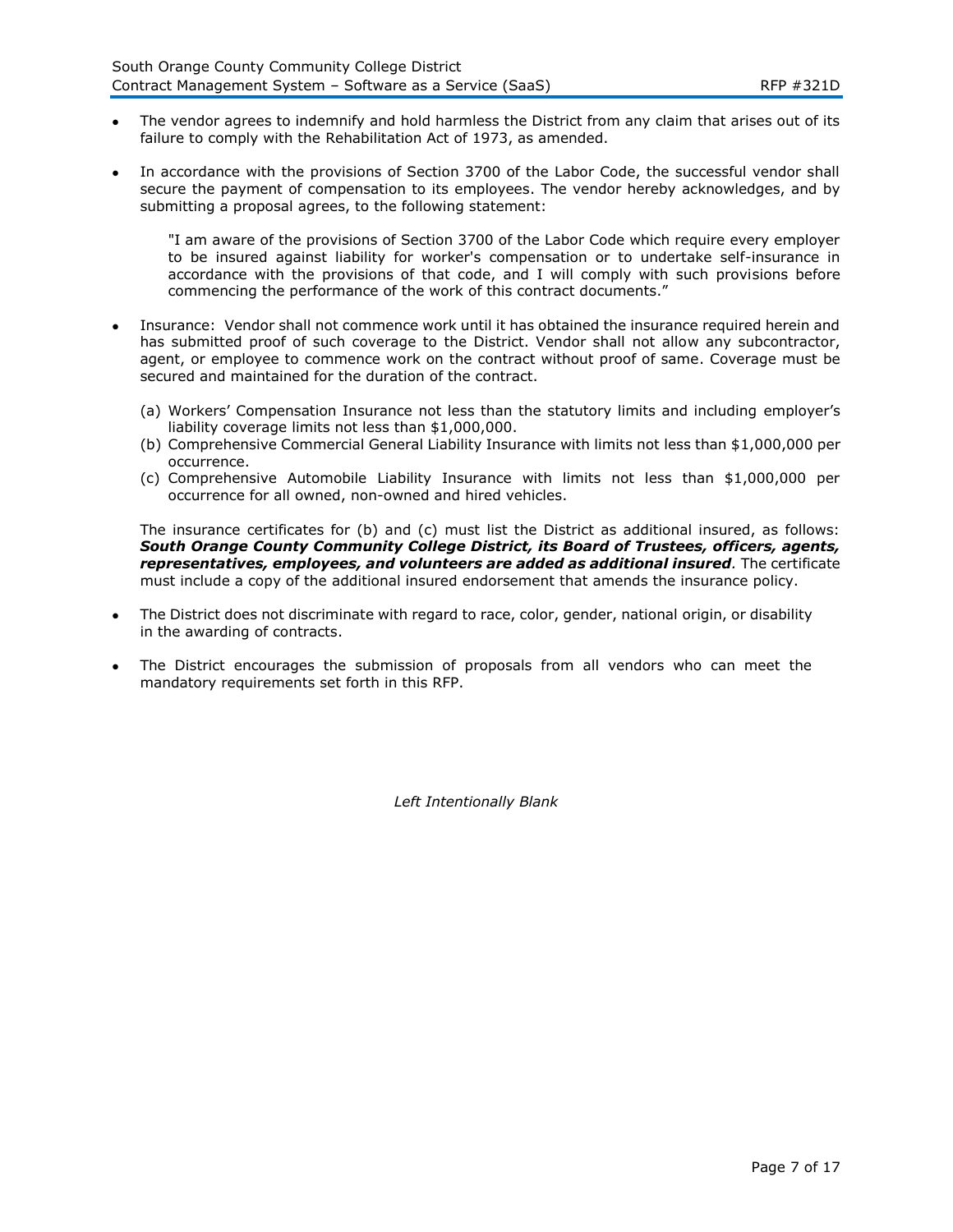## **Existing Applications and Information Technology at SOCCCD**

## General Background

SOCCCD supports a portfolio of administrative applications that provide services district-wide to students, faculty, and staff. This portfolio includes a complete Student Information System, Human Resources system, Financial system, Financial Aid system, Library automation system, Learning Management System, and Enterprise Content Management System. In order to simplify management of the systems and minimize expense, SOCCCD IT has standardized on a Windows Server and SQL Server environment with web client access whenever possible.

## Web Systems Information

Many systems at SOCCCD provide services through a web browser. Most SIS functionality is delivered through MySite, a web-based portal for students, faculty, and staff. HCM is completely web-based. PowerFaids has a student-facing web portal. The Sirsi library system has a web portal for patrons. ImageNow provides web clients in addition to full Windows clients. The Blackboard LMS is completely web-based.

## Current Application Software Supported

| <b>Systems Name</b>                     | <b>Source</b>       | <b>Areas Directly Supported</b>                                                             | <b>Functional Description</b>                                                                                                                                                                                                       |
|-----------------------------------------|---------------------|---------------------------------------------------------------------------------------------|-------------------------------------------------------------------------------------------------------------------------------------------------------------------------------------------------------------------------------------|
| Student<br>Information<br>System (SIS)  | Locally developed   | Students, faculty, staff                                                                    | software<br>Comprehensive<br>application which automates many<br>functions in Student Services and<br>at<br>the<br>Instruction<br>colleges.<br>Services are provided to students,<br>faculty, and staff through a<br>common portal. |
| Finance (FDM)<br>(being implemented)    | Workday             | Purchasing (central Purchasing<br>and all offices/departments),<br><b>Business Services</b> | Software in support of purchasing<br>and accounting                                                                                                                                                                                 |
| HR/Payroll (HCM)<br>(being implemented) | Workday             | HR, Payroll Business Services,<br>College fiscal offices                                    | support of<br>Software<br><b>HR</b><br>in<br>functions, budget development,<br>and local payroll processes                                                                                                                          |
| PowerFaids                              | College Board       | <b>Financial Aid offices</b>                                                                | Financial Aid software used to<br>automate all aspects of the college<br>financial aid offices                                                                                                                                      |
| Sirsi Unicorn                           | SirsiDynix          | Library staff and students                                                                  | Library<br>automation<br>system<br>supporting all library functions                                                                                                                                                                 |
| ImageNow                                | Perceptive Software | Financial Aid offices, Admissions<br>and Records offices, student<br>services, instruction  | Enterprise-wide<br>document<br>workflow<br>management<br>and<br>system                                                                                                                                                              |
| <b>Blackboard LMS</b>                   | Blackboard          | Students, faculty                                                                           | Learning management system for<br>students                                                                                                                                                                                          |
| PeopleAdmin                             | PeopleAdmin         | Position<br>Applicant<br>Tracking,<br>Performance<br>Description,<br>Management             | Comprehensive Software as a<br>Service<br>for<br>all<br>managing<br>Applications<br>Employment<br>and<br>associated Position Descriptions<br>and for managing performance<br>evaluations for Administrators and<br>Managers.        |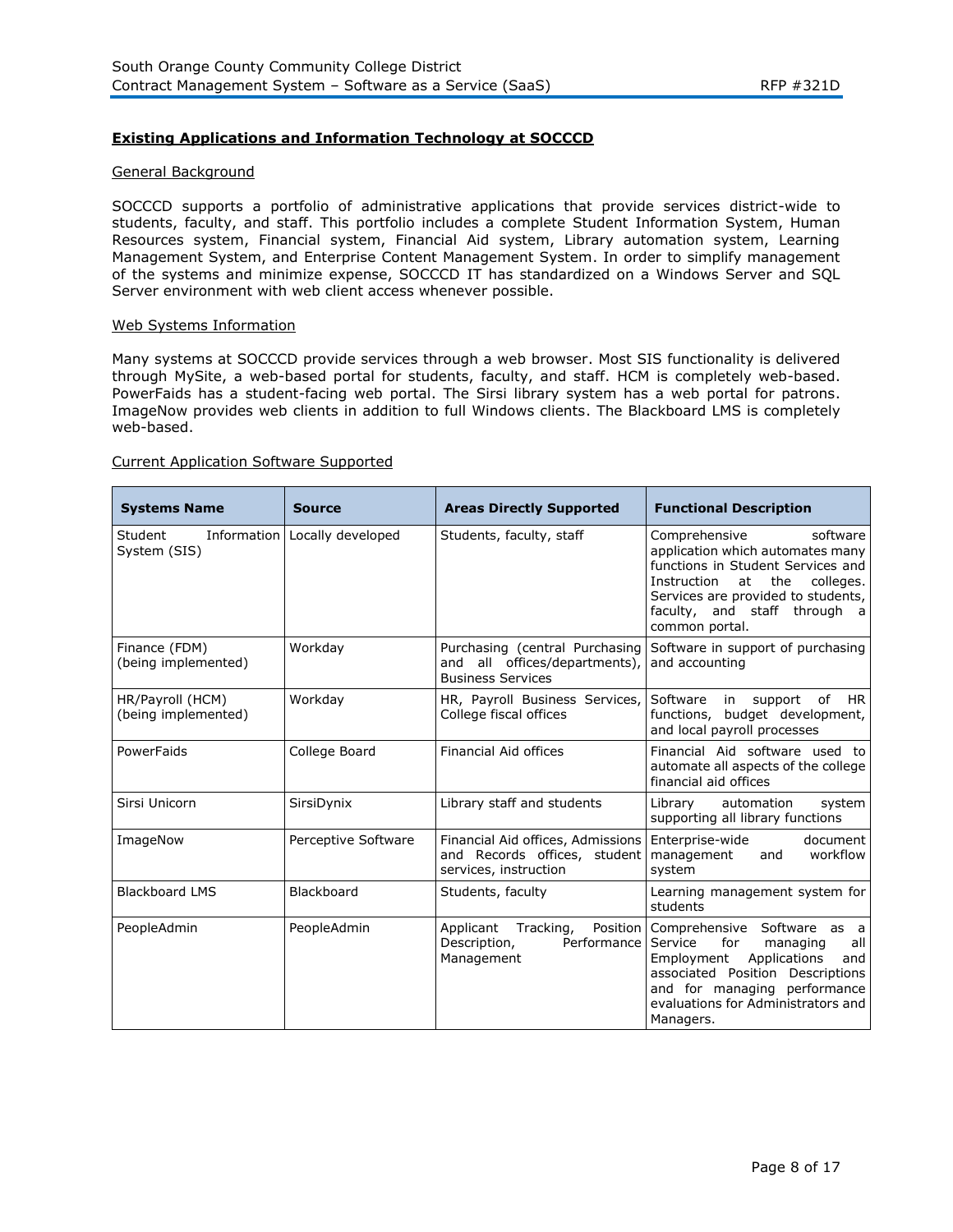| <b>Systems Name</b>   | <b>Source</b>                                                                | <b>Areas Directly Supported</b>                                                                                                                        | <b>Functional Description</b>                                                                                                                                                                                             |
|-----------------------|------------------------------------------------------------------------------|--------------------------------------------------------------------------------------------------------------------------------------------------------|---------------------------------------------------------------------------------------------------------------------------------------------------------------------------------------------------------------------------|
| Raiser's Edge         | Blackbaud                                                                    | <b>College Foundation Offices</b>                                                                                                                      | Fundraising Management solution<br>for nonprofits which includes a<br>database<br>of<br>donor<br>and<br>also<br>contribution<br>records.<br>It<br>modules<br>for<br>Alumni<br>includes<br>Tracking and Events Management. |
| SchoolDude            | SchoolDude                                                                   | Capital<br>Planning,<br><b>Facilities   A</b><br>Management and Operations                                                                             | Maintenance<br>Computerized<br>Management System (CMMS) for<br>capital planning, inventory, work<br>orders, preventive maintenance,<br>building<br>management of<br>and<br>automation systems                             |
| <b>FUSION</b>         | Foundation<br>for l<br>California Community<br>Colleges                      | Space Inventory Management,<br><b>Facilities</b><br>Assessments,<br>Enrollment<br>Forecasting,<br>Facilities Planning and Project<br>Fiscal Management | A web based suite to support the<br>integrated<br>management<br>and<br>reporting on California Community<br>College facilities throughout the<br>state.                                                                   |
| <b>SharePoint</b>     | Microsoft                                                                    | Faculty and Staff                                                                                                                                      | A general purpose collaboration<br>solution for information sharing<br>and communication                                                                                                                                  |
| inForm Data Warehouse | Microsoft College<br>Based<br>on<br><b>Business</b><br>intelligence<br>stack | and<br>Researchers,<br>administrators,<br>faculty and staff                                                                                            | District   A general purpose data warehouse<br>containing student, staff, and<br>financial data, along with research<br>tools and reports. Also used for<br>state reporting.                                              |

## **Important Facts**

| Websites                                                                                   | http://www.saddleback.edu,<br>http://www.socccd.edu,<br>http://www.ivc.edu                                                                                                                |
|--------------------------------------------------------------------------------------------|-------------------------------------------------------------------------------------------------------------------------------------------------------------------------------------------|
| Number of Full-Time Faculty                                                                | 350                                                                                                                                                                                       |
| Number of Part-Time Faculty                                                                | 1,047                                                                                                                                                                                     |
| Number<br>Ωf<br>Academic<br>Administrators<br>Classified<br>and<br>Administrators/Managers | 109                                                                                                                                                                                       |
| Number of Regular Classified FT<br>and PT Employees                                        | 538                                                                                                                                                                                       |
| Number of Short-term Temporary<br><b>Classified Employees</b>                              | 879                                                                                                                                                                                       |
| Major Sites                                                                                | South Orange County Community College District<br>Saddleback College, Mission Viejo, CA<br>Irvine Valley College, Irvine, CA<br>Advanced Technology and Education Park (ATEP), Tustin, CA |
| Accreditation                                                                              | Western Association of Schools and Colleges (WASC)                                                                                                                                        |
| Enrollment<br>Fall<br>2011<br>(Headcount)(FTES)                                            | 42,151 Headcount<br>27828 FTES 2011-2012                                                                                                                                                  |
| 2012-2013<br><b>FY</b><br>Unrestricted<br>General Fund Budget                              | \$201 million                                                                                                                                                                             |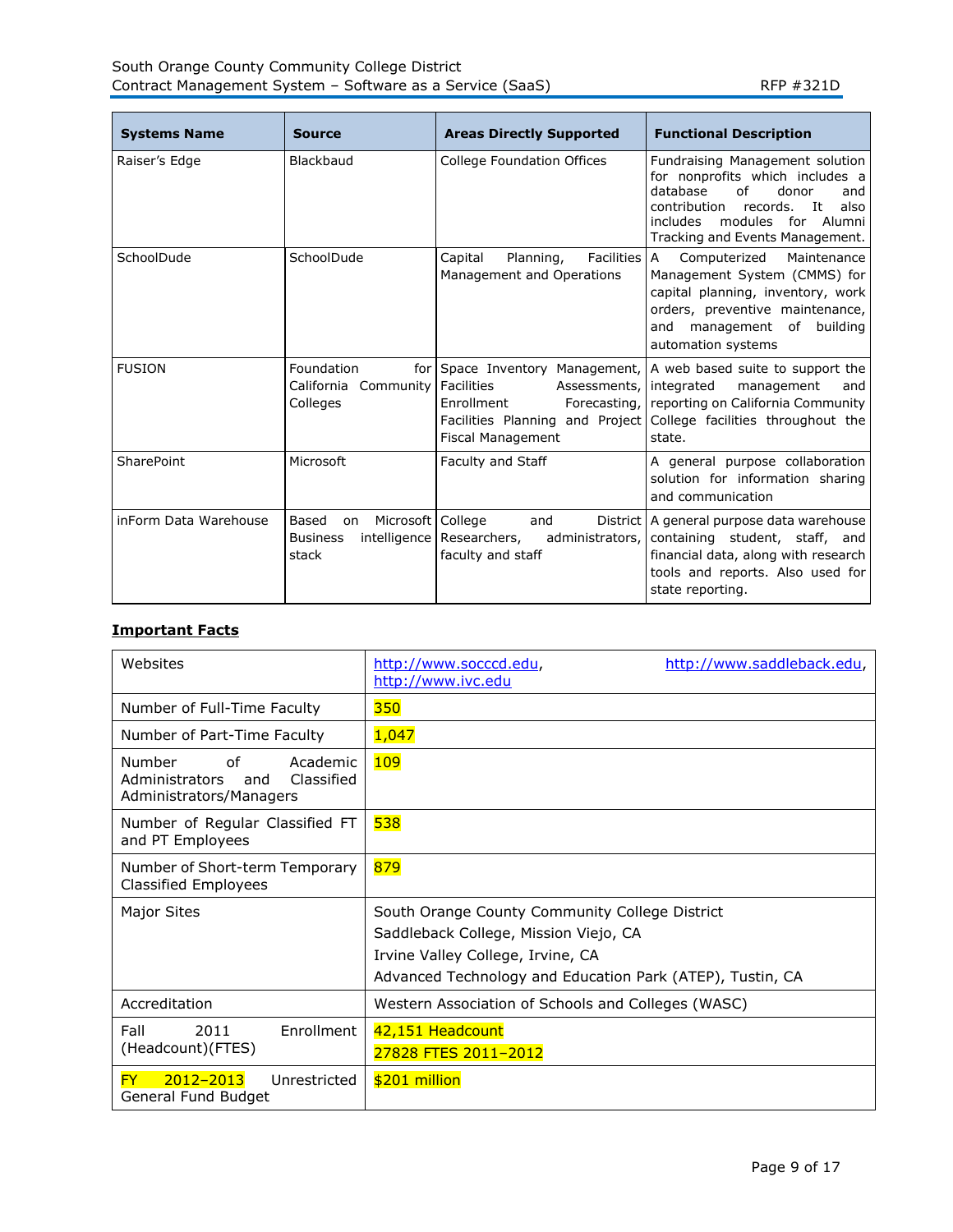## Dates and Timeframes\*

## \***All Dates are subject to change at the discretion of the District**

| <b>Extragalaction</b>                                                  | <b>Date Almenants</b> |
|------------------------------------------------------------------------|-----------------------|
| Release of RFP                                                         | January 16, 2015      |
| Deadline for vendors' questions to District                            | January 26, 2015      |
| Deadline for District to respond to vendor questions                   | January 28, 2015      |
| Deadline for vendors' submission of proposals                          | February 2, 2015      |
| Selection of vendors who will be invited to give onsite demonstrations | February 12, 2015     |
| On-site vendor demonstrations and presentations                        | TBD                   |
| Request for Pricing Proposals issued                                   | TBD                   |
| Pricing Proposals Due                                                  | TBD                   |
| Finalization of contract terms and pricing                             | TBD                   |
| Approval of contract award by the District's Board                     | TBD                   |

All questions should be submitted to Harold George of SIG, [george@sigcorp.com](mailto:george@sigcorp.com) *– Email,* in writing by the deadline indicated above. Written answers to questions will be distributed to all vendors on or before January 26, 2015.

Vendors are strongly encouraged to schedule their resources according to the above dates and timeframes.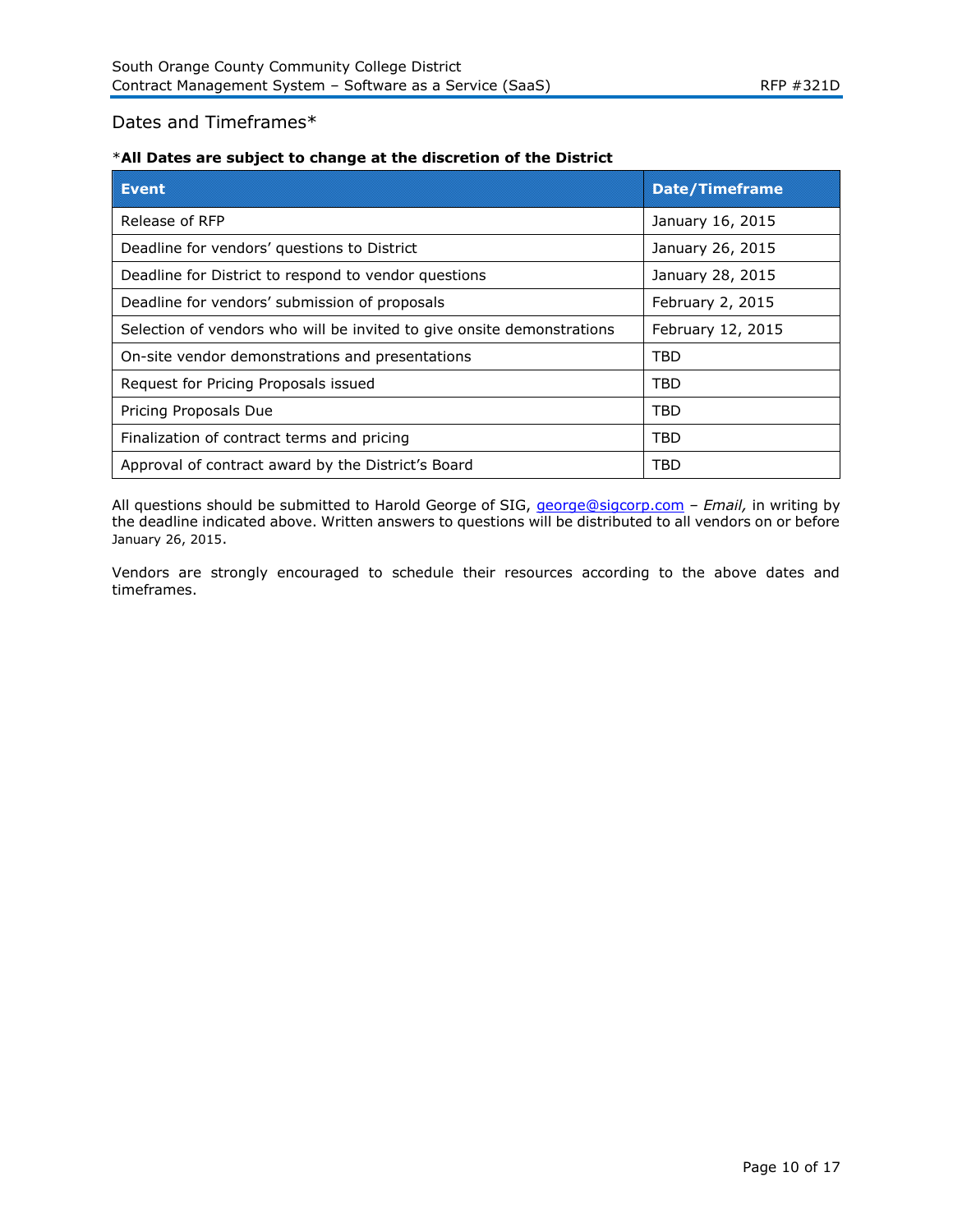## **Critical Criteria for Proposed Software**

## Description of the District's current contract development environment

Currently, the District's contract templates are stored on SharePoint in either Word or PDF format. At the most basic level, users at the each of the three colleges or the District office download the contract, enter information such as vendor name, contract term, a scope of work description, and contract amount. At the colleges, contracts are reviewed by the college business office or other parties, approved by appropriate college officials, and sent to District office, typically via email, for review and approval. Once executed, contracts are forwarded to the vendor, stored on the District server, and attached as an image to the District's electronic Purchase Order. The District does not have any reporting, version control, standard file naming conventions, or standard storage locations for its contract. The District is implementing Workday HCM and FDM, and will have some capabilities through system workflow to perform final approval and encumber against approved contract. For the most part, the District and the Colleges use standard contract templates. Standard terms and conditions typically don't change between templates and minimal negotiation occurs with vendors. However, the District does use some contracts, long-term facilities use agreements or other vendor supplied contracts, for instance, where contract specifics may be negotiated with a vendor, revised to meet district requirements and/or go through district and/legal review and refinement. When a contract is in negotiations, multiple parties such as the vendor, vendor's legal counsel, the District, and District's legal counsel, as well as the initiating department might enter or edit contract data. Microsoft Word change-tracking is used to track activity. This can be a lengthy process. Dealing with various versions and persons providing input gets complicated, time-consuming, and confusing. The District desires to make this versioning process more user-friendly, efficient, and to significantly reduce processing time to achieve the final product.

## Description of the District's requirements for a new Contract Management System

The District wishes to update its contract management tools and procedures in order to provide greater efficiency, tracking, and visibility. As such, a new contract management system should provide for the following:

- The creation, modification, secure storage, and electronic workflow/approval routing of contracts
- Detailed and executive-level customizable reporting for contract expiration, contract value, and contract type
- The ability to update/upload contract templates in a variety of common file formats
- The ability to apply electronic signatures either in parallel or sequence
- Ability to search text within contracts
- Document version control and the ability to compare versions and originators
- The ability to route a contract outside of the District to vendors or legal counsel for the purpose of review, editing, negotiation, and finalizing the document
- The ability to store and link to a contract other related documents such as certificates of insurance, bonds, scope of work, and/or other necessary exhibits
- The ability to generate email notifications and reminders regarding contract status
- The assignment of a dedicated account representative
- Customer support during SOCCCD business hours for technical difficulties
- Ability to manage other documents that may require multiple-party review, editing, and approvals
- The ability to store a library of standard contract clauses that can be inserted into a contract as needed is a plus
- The ability to be integrated into Workday would be a plus.
- Sample training materials need to be provided by Vendor for District review.
- Proactively notify on contract expiration based on type of contract
- Allow for role-based security and task assignments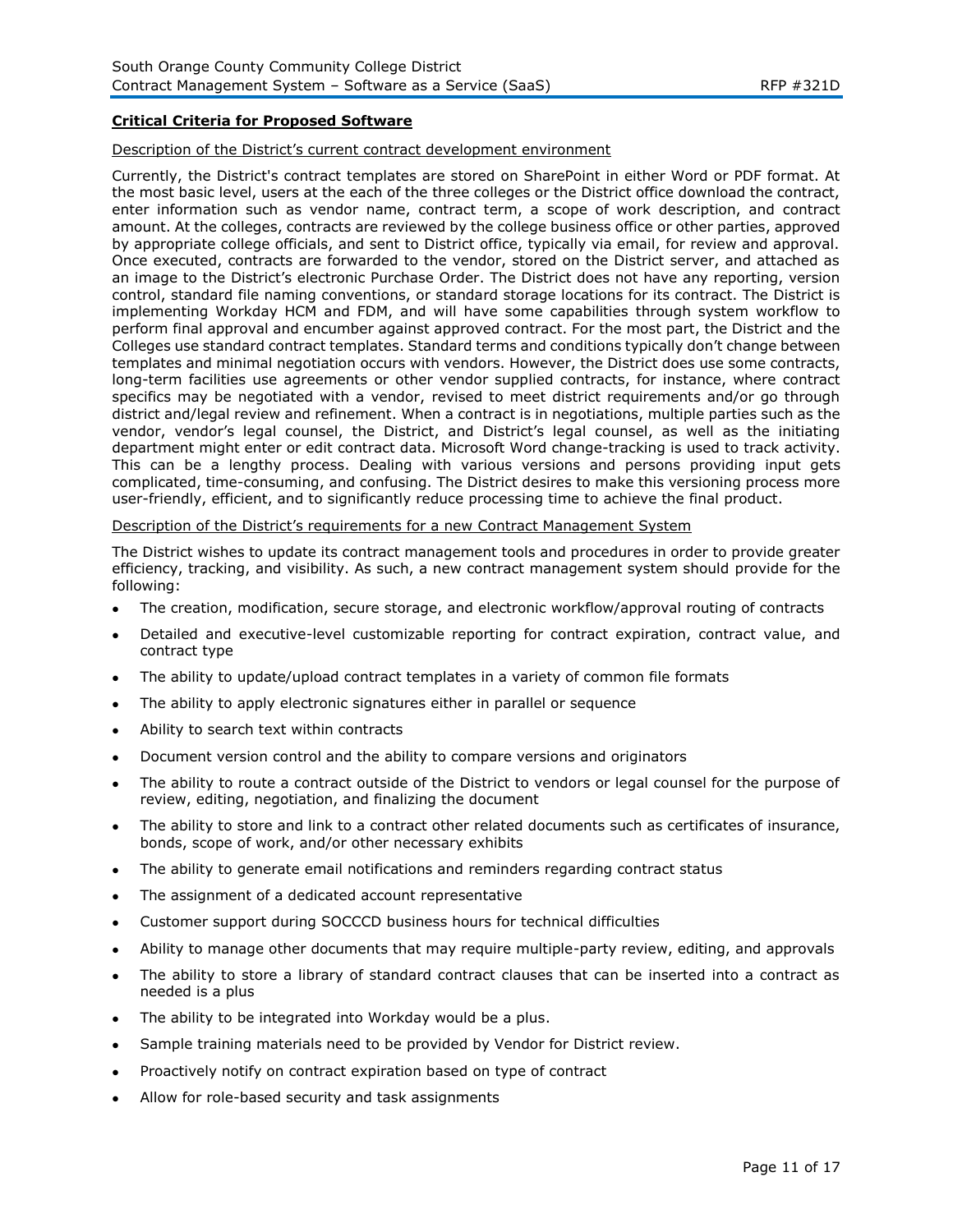## Scope of Work

The scope of work for this project consists of the following primary tasks. The District requires that for all tasks, the Vendor assign a dedicated representative to work with the District and its project team through all phases of review, setup, planning, and training.

- **Review of District Business Model.** The planning phase will include a Vendor review, in consultation with the District's project team, of the District's current contracts business processes and make recommendations to the District as to modifications to its processes based on best practices and software functionality, including recommendation on which components of the software would be utilized in Vendor's software versus Workday. The goal is to ensure there are no gaps in contracts management process between the two products, Vendor's product and Workday.
- **Initial System Setup.** In consultation with the District's project team, the Vendor will work with the District to complete the initial setup of the system.
- **Planning/Implementation.** The District expects that implementation will consist of an initial pilot implementation and a subsequent phased rollout of the system throughout the District's two colleges and District services locations. In consultation with the District project team, the Vendor will develop a pilot implementation plan and the first phase of a district-wide phased rollout. The District expects that the Vendor will provide a dedicated representative to work directly with the District during the pilot and initial implementation.

The pilot implementation will include an additional review of the system setup should it be necessary to fine-tune the initial setup as described in "Initial System Setup" above.

- **Training.** The implementation phase will include Vendor-provided, face-to-face training for contract management system administrators and pilot program participants. The Vendor will also propose an additional training strategy including either face-to-face training or Web-based training for additional users during the first phase of the District-wide rollout. On line training webinars are desirable for ongoing training.
- **Implementation.** Timeline should be provided by Vendor.

## **Supplementary Questions**

The following questions are important with respect to the evaluation of proposals. Vendors should provide clear and detailed responses to each item.

- 1. Please provide detailed information about reference sites. We are specifically interested in your most recent implementations. Please include the following:
	- a. Names of institutions
	- b. Contact names, titles, telephone numbers, and email addresses
	- c. List of installed software products and the production status of each, when they were implemented and which release.
- 2. Please organize the information about reference sites with respect to the following categories:
	- a. California State and Private Universities
	- b. California Community College District(s)
	- c. Community college districts with multiple colleges
	- d. State and Private Universities and Colleges
- 3. Please describe how your solution meets Section 508 accessibility requirements.
- 4. Please describe all available report writers, query tools, and other ancillary software.
- 5. Please describe any online training materials that the District should consider.
- 6. SOCCCD anticipates that this system may be integrated with Workday. Please describe your approach to Workday integration.
- 7. Please describe your SaaS environment. Is it "Single or Multi" tenant?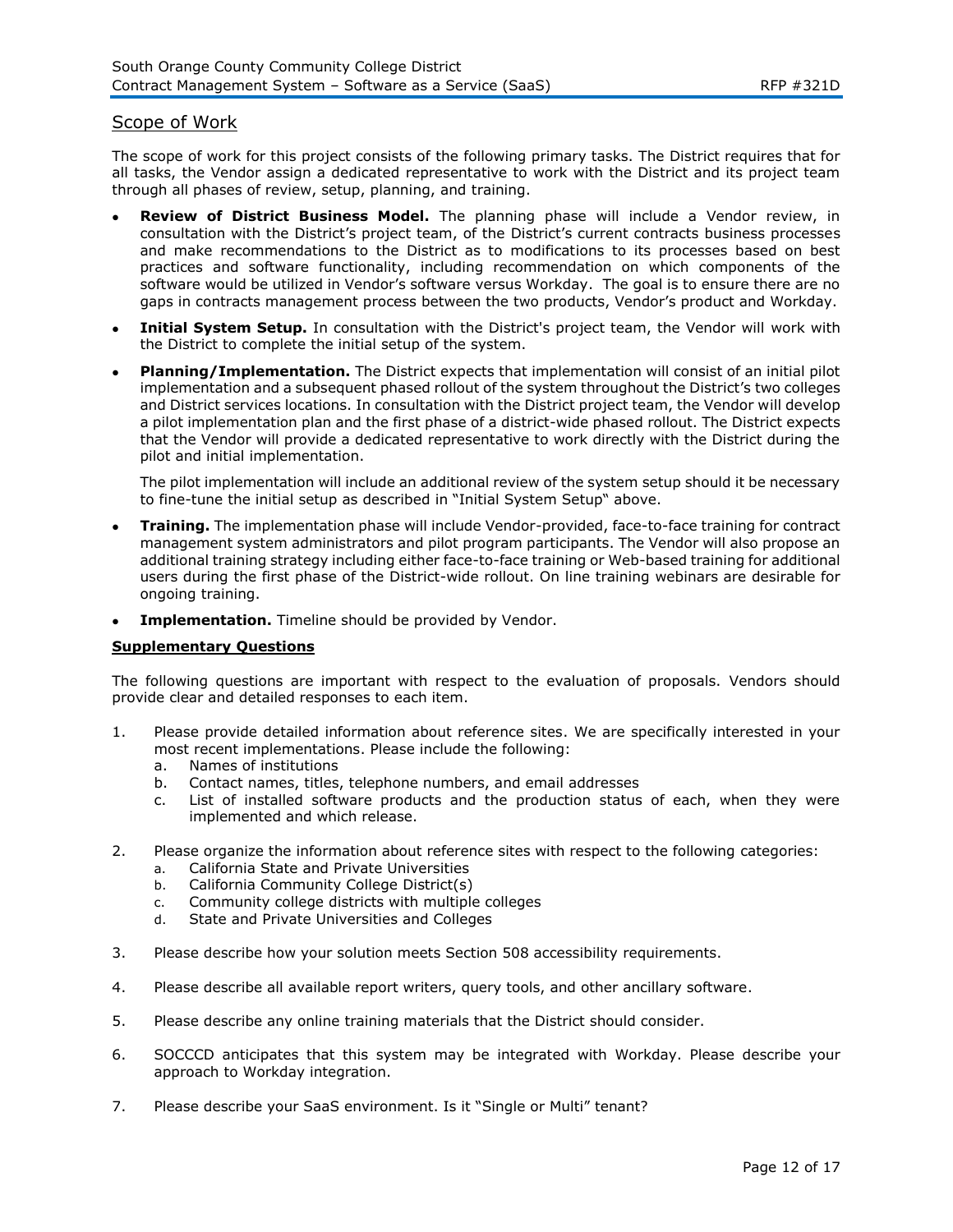## Appendix A: Required Format for RFP Response

## **Section 1: Executive Summary**

Provide an executive summary that summarizes the proposal.

## **Section 2: Vendor Profile**

Provide the following information:

- (a) Name of vendor
- (b) Vendor's mailing address, telephone number, FAX number, and web site address
- (c) Vendor's primary contact person
- (d) Primary contact person's title, mailing address, telephone number(s), FAX number, and email address
- (e) Brief overview of the vendor's company, products and services
- (f) Identify proposed staff and provide resume's

## **Section 3: Vendor's Understanding of the RFP**

- (a) Provide a statement that acknowledges the vendor's understanding of the "Procurement Process" as presented in the RFP.
- (b) Provide a statement that acknowledges the vendor's understanding of the "RFP Instructions and Requirements" as presented in the RFP.

#### **Section 4: Critical Criteria for Proposed Software**

Provide responses to each of the items within the "Critical Criteria for Proposed Software" section of the RFP.

#### **Section 5: Proposed Software Products**

Identify all application software that is proposed or required.

#### **Section 6: Supplementary Questions**

Provide a response to each of the items within the "Supplementary Questions" section of the RFP.

#### **Section 7: Proposed Training and Implementation Services**

- (a) Describe the training and implementation support that is required, recommended, available or provided for each proposed software product, including the database management system.
- (b) Provide a suggested implementation schedule, including major milestones.
- (c) Estimate the number of hours of vendor-provided professional services that are needed.
- (d) Describe all additional services (e.g., remote technical support) that are required, recommended, and available or provided for each proposed product.
- (e) Provide information about national-, regional-, and state-specific Users Groups that are supported by your company. Include contact information for Officers of those Users Groups.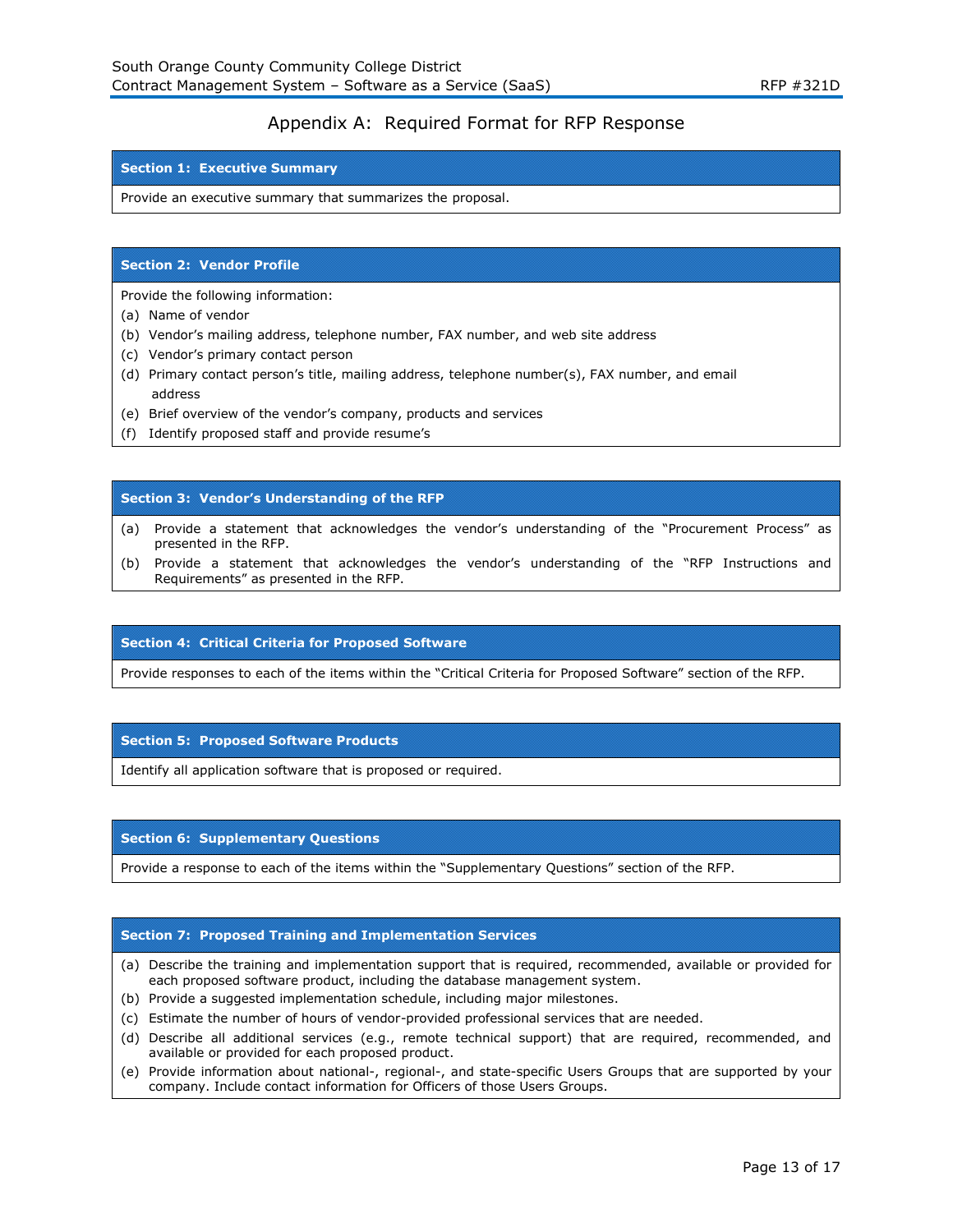## **Section 8: Data Conversion and System Interfaces**

- (a) Describe the products, utilities, processes and services that are recommended or needed for the conversion or loading of the District's existing data.
- (b) Identify a means of developing and maintaining interfaces between this system and Workday and the District's future enterprise systems during the implementation process.

#### **Section 9: Software Maintenance and Enhancements**

- (a) Describe the benefits, impacts, and schedules of new releases and modules. State the circumstances under which such releases are mandatory or optional.
- (b) Describe, both during and after the warranty period, the procedures for obtaining product support.
- (c) Explain how custom modifications can be made by the vendor and/or District. In addition, describe the alternative mechanisms for maintaining such modifications over time.

#### **Section 10: Vendor's Corporate Strength**

Describe the vendor's corporate history, market segment(s), client base, employee base, research and development programs and financial well-being.

#### **Section 11: Optional Products and Services**

Describe, in detail, all optional products and services. Vendors are hereby advised that the District's may want to procure an optional item, but might not be able to do so if it is not formally declared in this section. Optional products might include query tools, workflow systems, IVR solutions, utilities, documentation, training materials, data warehouses, database technologies, security mechanisms, etc.

## **Section 12: Additional Information**

Provide any additional information that the District should consider in its evaluation of proposals. This would include a list of whether your company is currently involved in litigation with any of your clients. Do not provide marketing brochures or generic information that does not meet your specific solution to this Request for Proposal.

#### **Section 13: Acknowledgement of Addenda**

Provide attached proposal form that acknowledges understanding and compliance with RFP conditions and acknowledges the issuance and receipt of any RFP addenda, if applicable.

#### **Section 14: Client References**

Provide three client references for agencies/companies that are currently or in the past five years have used your services. Community Colleges are preferred. A correlation between the proposed systems and the referenced system is preferred.

For each client include:

Owner/Company/Agency Name:

Contact Person No. 1 and current telephone number: Business Services Executive Contact Person No. 2 and current telephone number: IT Executive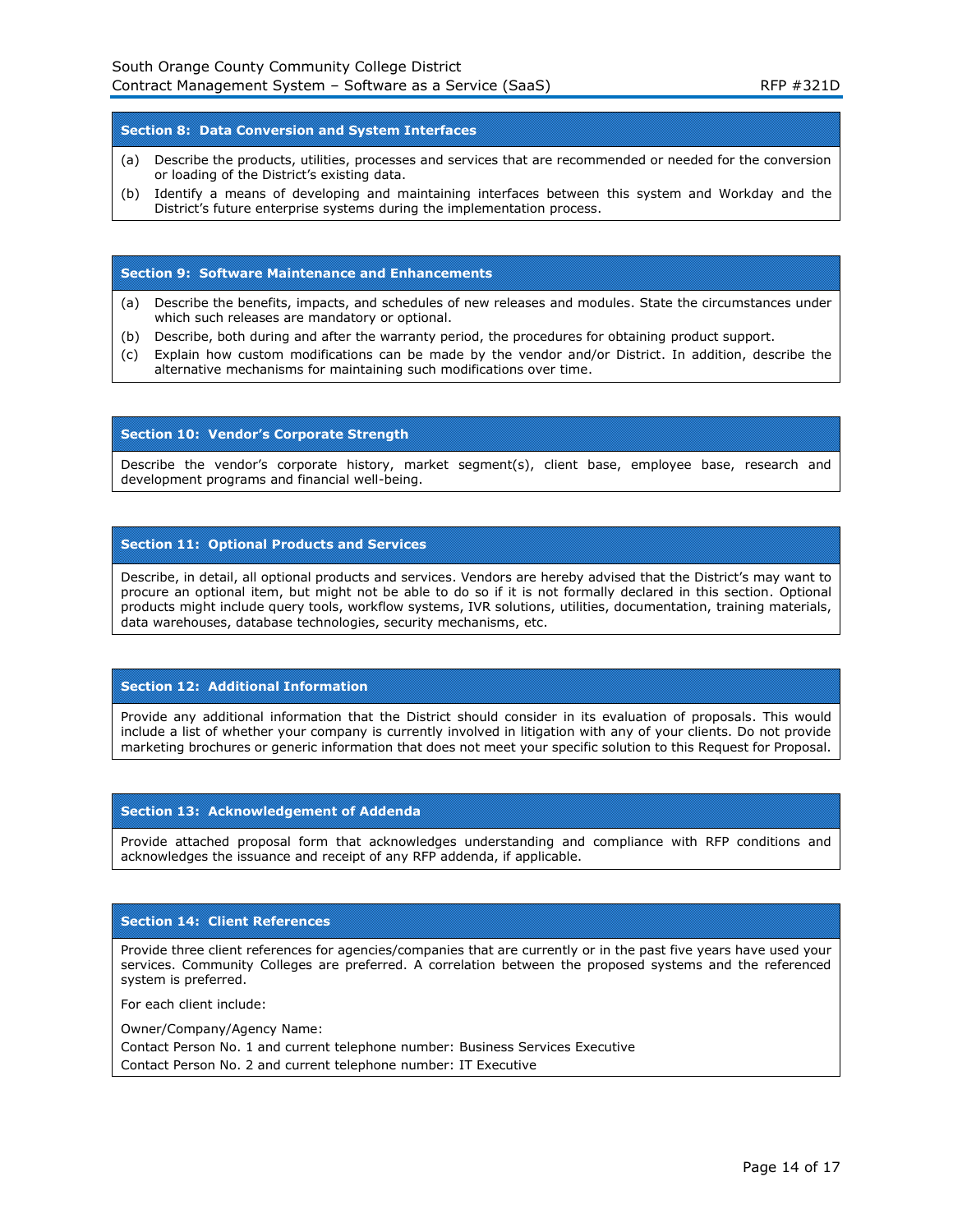| Section 15: Contact Information Page |                                                                                                                                                                                                                                |  |  |
|--------------------------------------|--------------------------------------------------------------------------------------------------------------------------------------------------------------------------------------------------------------------------------|--|--|
| Company Name:                        |                                                                                                                                                                                                                                |  |  |
| Mailing Address:                     |                                                                                                                                                                                                                                |  |  |
| City, State, and Zip Code:           |                                                                                                                                                                                                                                |  |  |
| Telephone Number:                    |                                                                                                                                                                                                                                |  |  |
| FAX Number:                          |                                                                                                                                                                                                                                |  |  |
| Name of Signatory):                  |                                                                                                                                                                                                                                |  |  |
| Title of Signatory:                  |                                                                                                                                                                                                                                |  |  |
|                                      |                                                                                                                                                                                                                                |  |  |
| Individual                           | Name: Name and the state of the state of the state of the state of the state of the state of the state of the state of the state of the state of the state of the state of the state of the state of the state of the state of |  |  |
|                                      |                                                                                                                                                                                                                                |  |  |
|                                      |                                                                                                                                                                                                                                |  |  |
| Partnership                          |                                                                                                                                                                                                                                |  |  |
|                                      |                                                                                                                                                                                                                                |  |  |
|                                      |                                                                                                                                                                                                                                |  |  |
|                                      |                                                                                                                                                                                                                                |  |  |
| Corporation                          |                                                                                                                                                                                                                                |  |  |
|                                      | (a Corporation)                                                                                                                                                                                                                |  |  |
|                                      |                                                                                                                                                                                                                                |  |  |
|                                      | Secretary:<br><u> 1989 - Johann Harry Harry Harry Harry Harry Harry Harry Harry Harry Harry Harry Harry Harry Harry Harry Harry</u>                                                                                            |  |  |
|                                      |                                                                                                                                                                                                                                |  |  |
|                                      |                                                                                                                                                                                                                                |  |  |
|                                      |                                                                                                                                                                                                                                |  |  |
|                                      |                                                                                                                                                                                                                                |  |  |
|                                      |                                                                                                                                                                                                                                |  |  |

[Seal]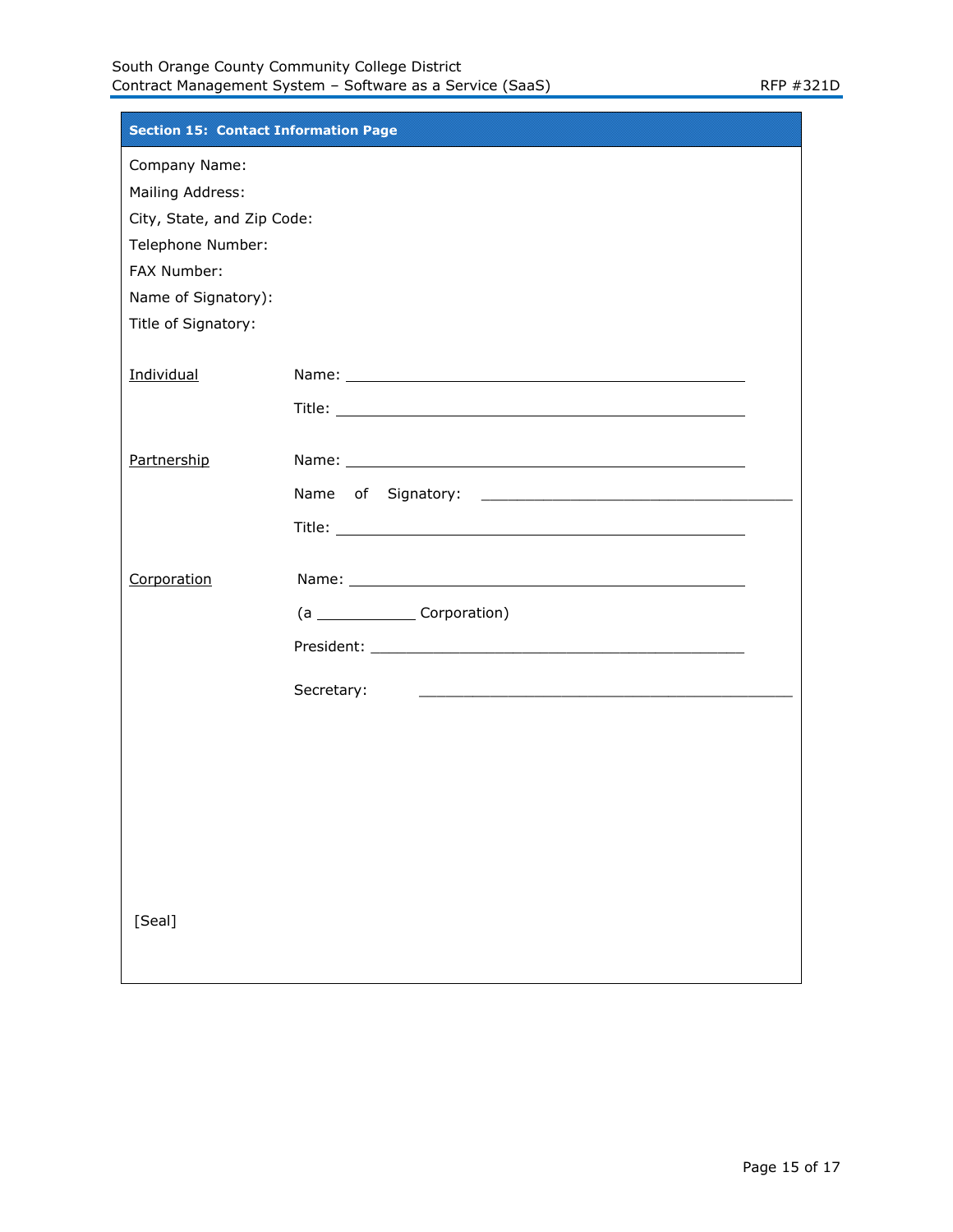Request for Proposal SOCCCD No. 321D

## **Contract Management System Software as a Service (SaaS)**

NON-COLLUSION DECLARATION

The prospective Vendor must sign the Affidavit and provide the information required of Vendor as outlined.

NON-COLLUSION DECLARATION

I hereby swear (or affirm) under the penalty of perjury:

- 1. That I am the Vendor; a partner, an officer or an employee of the responding company/corporation having authority to sign on its behalf;
- 2. That the attached proposal or proposals have been arrived at by the Vendor independently, and have been submitted without collusion and without any agreement, understanding, or planned common course of action with any other Vendor or materials, supplies, equipment or services described in the Request for Proposal designed to limit independent offers or competition;
- 3. That I have fully informed myself regarding the accuracy of the statements made in the affidavit.

Declared this

 $\frac{1}{\sqrt{1-\frac{1}{2}}}\circ f$  , where  $\frac{1}{\sqrt{1-\frac{1}{2}}}\circ f$ 

Signature

Firm Name

Date